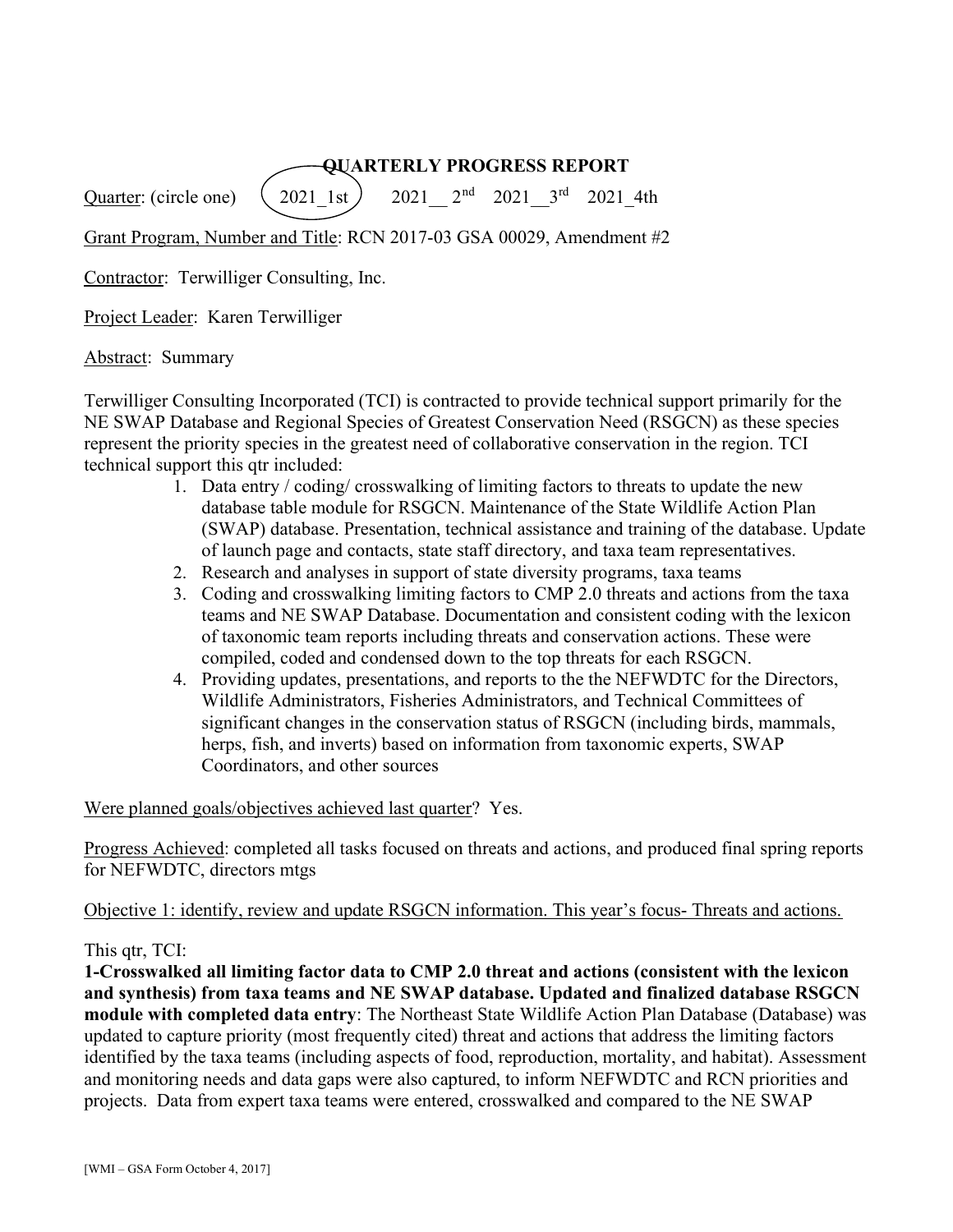database QA/QCd. The new table was linked to the NE SWAP database and a new RSGCN tab was created to query the new data. The process was documented, and final testing is now underway.

Prepopulated tables were developed and coded, with instructions in order to send to taxa teams for their confirmation. This included developing:

- Updated taxa team expertise files
- Report tables for Taxa Team review of predicted Regional Threats and Regional Conservation Actions for each RSGCN or small groups of RSGCN
- Draft Survey Monkey template for Taxa Team review of draft Threats and Conservation Actions
- Draft Taxa Team review instructions

2- Literature search and research for threat coding and data entry preparing for Taxa team review: TCI continued to QA/QC literature and database to code limiting factors to CMP threat categories (including CMP, IUCN, SWAP database, State and Federal Listing documents, taxonomic literature, etc.). TCI documented all coding references used to prepopulate all RSGCN vertebrate species worksheets. We coded all limiting factors to the CMP threat classification system and then adding these threat codes to the Northeast State Wildlife Action Plan Database to make available scientific literature used to identify specific habitat features required by RSGCN; proximate population threats to RSGCN, and applied research and monitoring needs for RSGCN that will advance practical regional conservation for RSGCN. These data were prepared for taxa team experts to confirm. Their contacts and lists were updated with new agency staff from 13 states and DC.

3-: NEFWDTC Technical Services Coordination and outreach: This quarter we coordinated with NEFWDTC and SWAP coordinators on their January, February and March webinars/conference calls to provide project updates and solicit final comments and edits. We also provided updates and reports on NEFWDTC monthly coordination meetings and followed up with other presenters to provide information in meeting notes requested of the NEFWDTC.

We worked with state fish and wildlife biologists and SWAP coordinators to improve the classification and description of habitat requirements and threats for RSGCN. We continue to respond to inquiries and data requests from state members and their partners. We provided preliminary results and priorities from the RSGCN limiting factor work in 2020 to inform NEFWDTC and SWAP RCN, C SWG, and other work. For example we just sent the Atlantic Joint Venture Landbirds Committee a report from the Database for their prioritization work.

We coordinated with the NEAFWA Habitat Committee and NECASC to include them on several NEFWDTC and SWAP webinars that included new information and issues regarding invasive species, habitat and forestry management issues. We arranged for their participation in the NEFWDTC monthly calls and relevant topics. We developed and sent a draft report for the Habitat committee's updating of their habitat guide consisting of a NE SWAP Database report of species and habitats, as well as instructions on how to produce those reports.